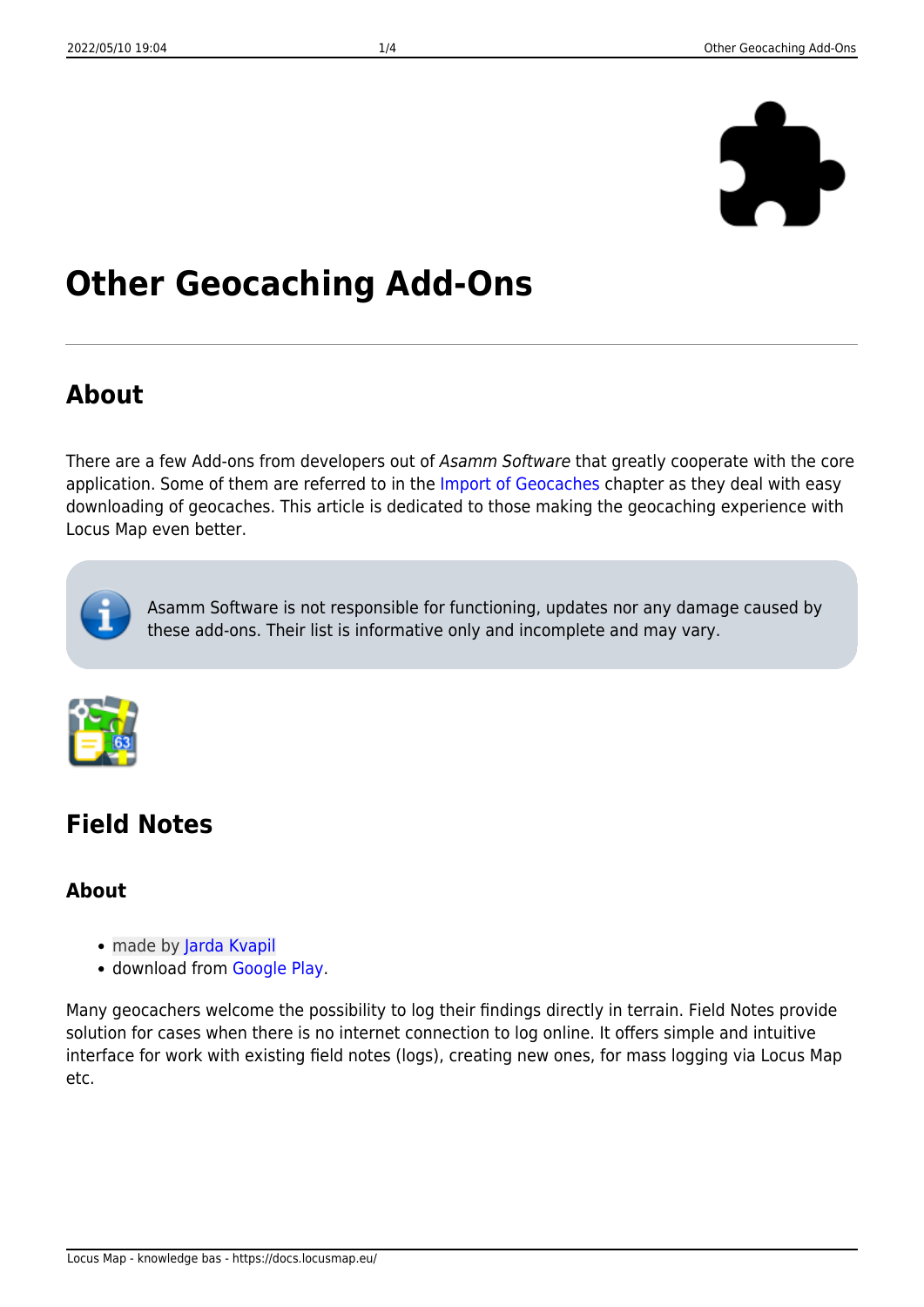| Apr 15, 2015 | 03:32                                               |
|--------------|-----------------------------------------------------|
|              | Found it<br>GMT-04:00 - America, Brazil, Canada, US |

#### **Instructions for use**

#### **How to create a new field note**:

- $\circ$  display a geocache's main menu > Log visit > Store offline
- o select type of log (Found it, Didn't find it...), insert comment, attach images etc.

### ◎ **V** Confirm

 $\circ$  the field note appears in the Existing (local) field notes list

For even quicker logging pre-fill the logging dialog in [Settings > Geocaching.](https://docs.locusmap.eu/doku.php?id=manual:user_guide:geocaching:settings)

**Editing field notes**



- $\circ$  Open FieldNotes (Menu > More functions > FieldNotes)
- Tap a field note from the list
- Add a shortcut from a predefined list (1 can be edited in add-on settings)
- $\circ$  Add a smiley from a predefined list (2)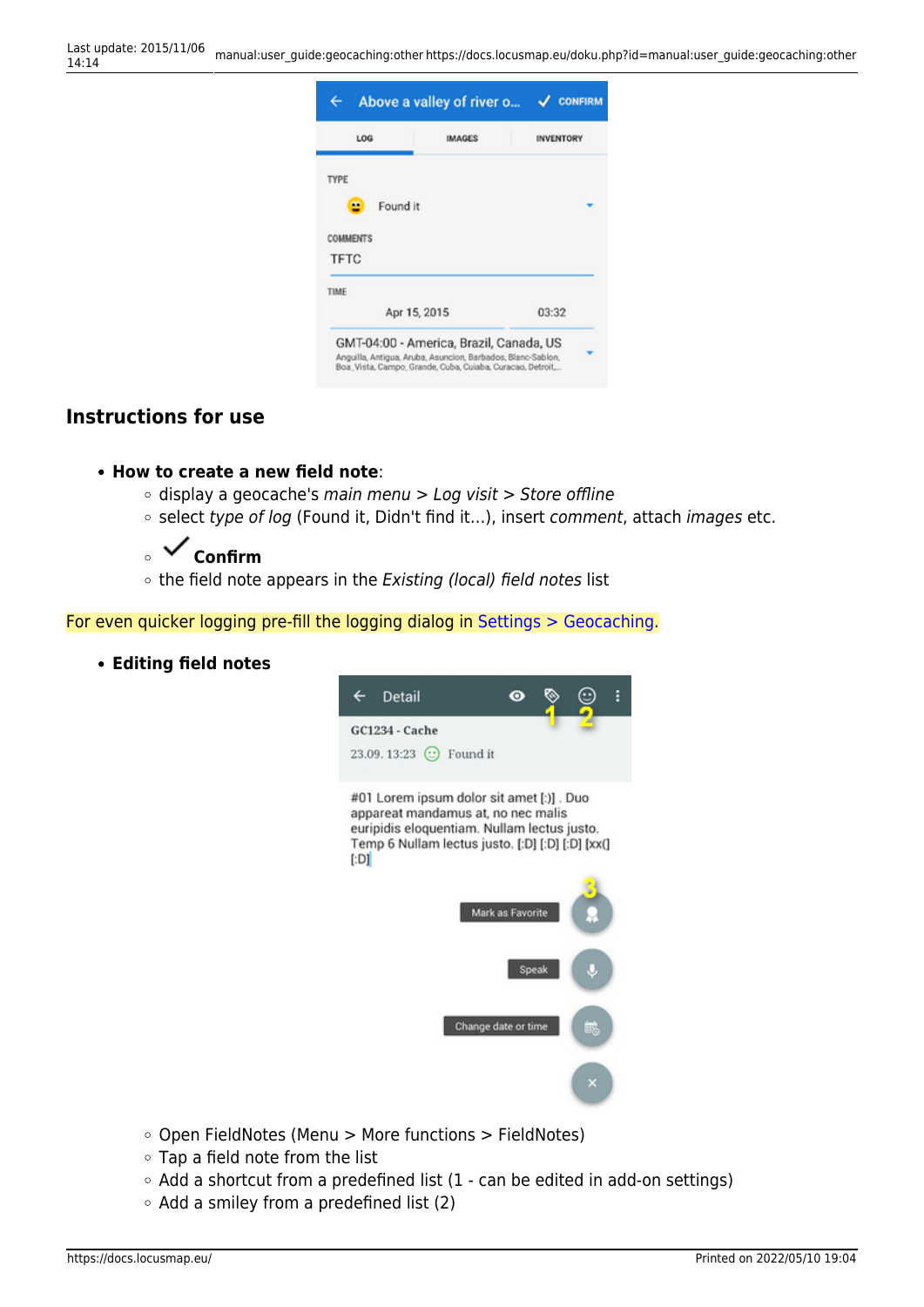- $\circ$  mark the geocache as favorite (3)
- Confirm
- **Managing field notes**
	- $\circ$  Open FieldNotes (Menu > More functions > FieldNotes)
	- $\circ$  check the field notes you want to manage
	- $\circ$  select from the topbar menu: export, sorting options, multi-select options, make settings.



Field Notes add-on offers even more functions, e.g. more log templates, voice logging etc. The functions are available after purchasing Field Notes unlocker in [Locus Store](https://docs.locusmap.eu/doku.php?id=manual:user_guide:locus_store).



## **Multi Cache Solver**

#### **About**

- made by [Gawalione](https://play.google.com/store/apps/developer?id=Gawalione)
- download from [Google Play](https://play.google.com/store/apps/details?id=locus.addon.mcs)

A useful tool for paperless geocaching helps calculate variables and formulas in multi- and mystery caches.

#### **Instructions for use**

Simply open the cache in the addon, mark the formulas in the description and the solver will find the used variables and will calculate your next waypoints. It automatically submits the new coordinates to Locus so you do not need to enter them by hand yourself.



### **New Cache Point**

- made by [Jakub Jerabek](https://play.google.com/store/apps/developer?id=Jakub+Je%C5%99%C3%A1bek)
- download from [Google Play](https://play.google.com/store/apps/details?id=cz.jerabekjakub.locusaddon.newgeocachepoint)

This simple addon for Locus Map enables creating a new Geocaching Point with GC code. Typical use:

- when you are making betatest
- when you find a geocache accidentally